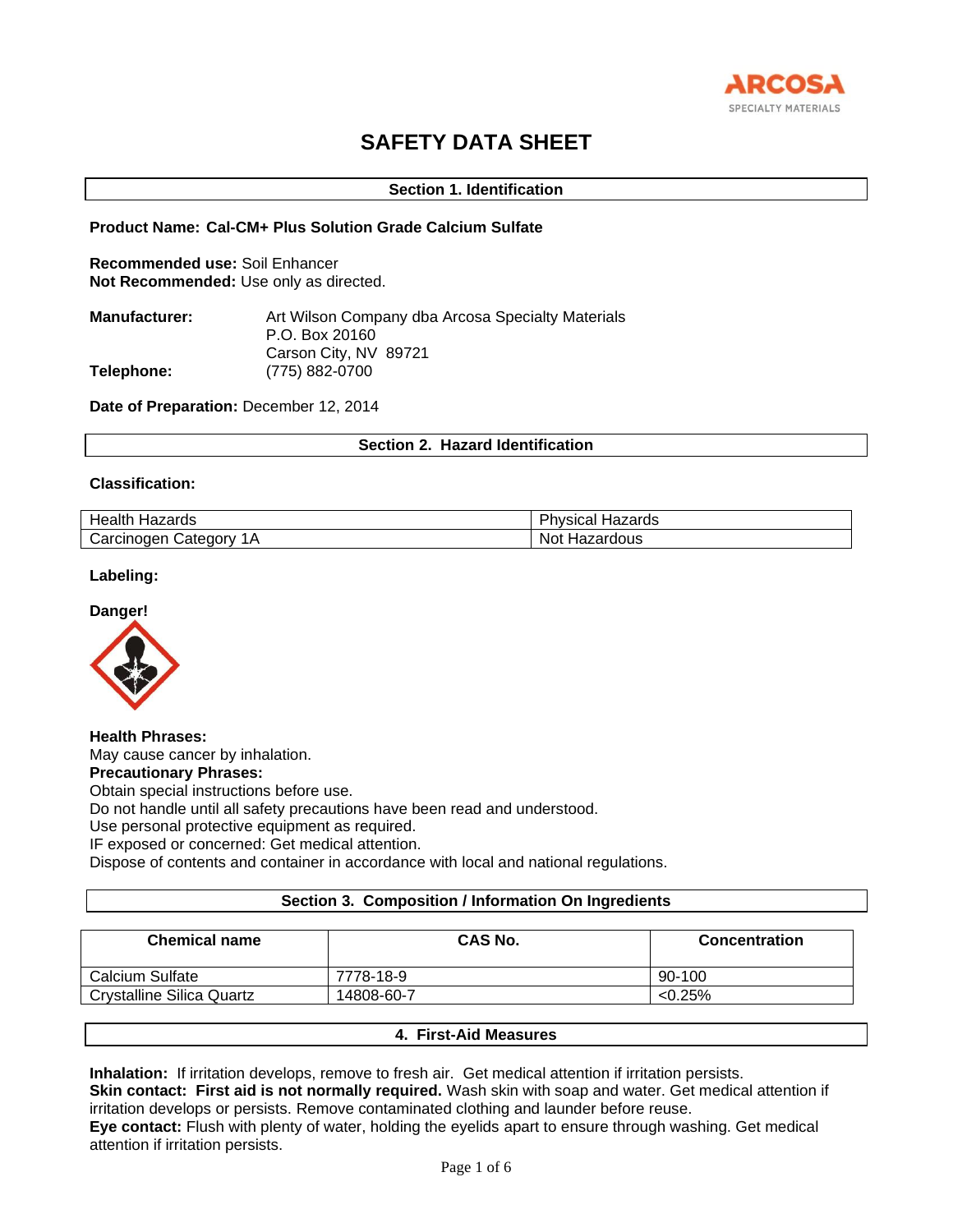**Ingestion:** Rinse mouth with water. Do not induce vomiting unless directed to do so by medical personnel. Get medical attention if large amount is swallowed.

**Most important symptoms/effects, acute and delayed:** Dust may cause mechanical eye and skin irritation. Inhalation of dust may cause respiratory irritation, coughing and difficulty in breathing. Prolonged overexposure to respirable crystalline silica may cause lung disease (silicosis) and increase the risk of lung cancer. Risk of cancer depends on duration and level of exposure

**Indication of immediate medical attention and special treatment, if necessary:** None required under normal conditions of use.

# **Section 5. Fire-Fighting Measures**

**Suitable (and unsuitable) extinguishing media:** Use media appropriate for the surrounding fire.

**Specific hazards arising from the chemical:** Not flammable or combustible. Dry powders may accumulate static charge in handling which can be a source of ignition for flammable atmospheres.

**Special protective equipment and precautions for fire-fighters:** Firefighters should wear positive pressure self-contained breathing apparatus and full protective clothing.

# **Section 6. Accidental Release Measures**

**Personal precautions, protective equipment, and emergency procedures:** Wear appropriate protective equipment. Avoid creating and breathing dust.

**Environmental hazards:** Report releases as required by local and federal authorities.

**Methods and materials for containment and cleaning up:** Collect and place in appropriate container for use or disposal.

# **7. Handling and Storage**

**Precautions for safe handling:** Avoid contact with eyes, skin and clothing. Do not breathe dust. Wear protective clothing and equipment as described in Section 8. Use with adequate ventilation and proper dust collection methods to keep exposure level below occupational exposure limits. Wash thoroughly with soap and water after use.

Dust can accumulate electrostatic charges due to friction from transfer and mixing operations and cause an electrical spark (ignition source) which can ignite flammable liquids and atmospheres. Provide adequate precautions when adding this product to flammable and combustible mixtures like paints and coating, such as electrical grounding and bonding, inert atmosphere or non-sparking tools. However, bonding and grounds may not eliminate the hazard for static accumulation.

Empty containers retain product residues. Follow all SDS precautions in handling empty containers.

**Conditions for safe storage, including any incompatibilities:** Store in a cool, dry, well-ventilated area. Protect from physical damage.

### **Section 8. Exposure Controls / Personal Protection**

# **Exposure guidelines:**

| Calcium Sulfate | 5 mg/m3 TWA OSHA PEL (respirable)           |
|-----------------|---------------------------------------------|
|                 | 10 mg/m3 TWA OSHA PEL (total dust)          |
|                 | 10 mg/m3 TWA ACGIH TLV (inhalable fraction) |
|                 |                                             |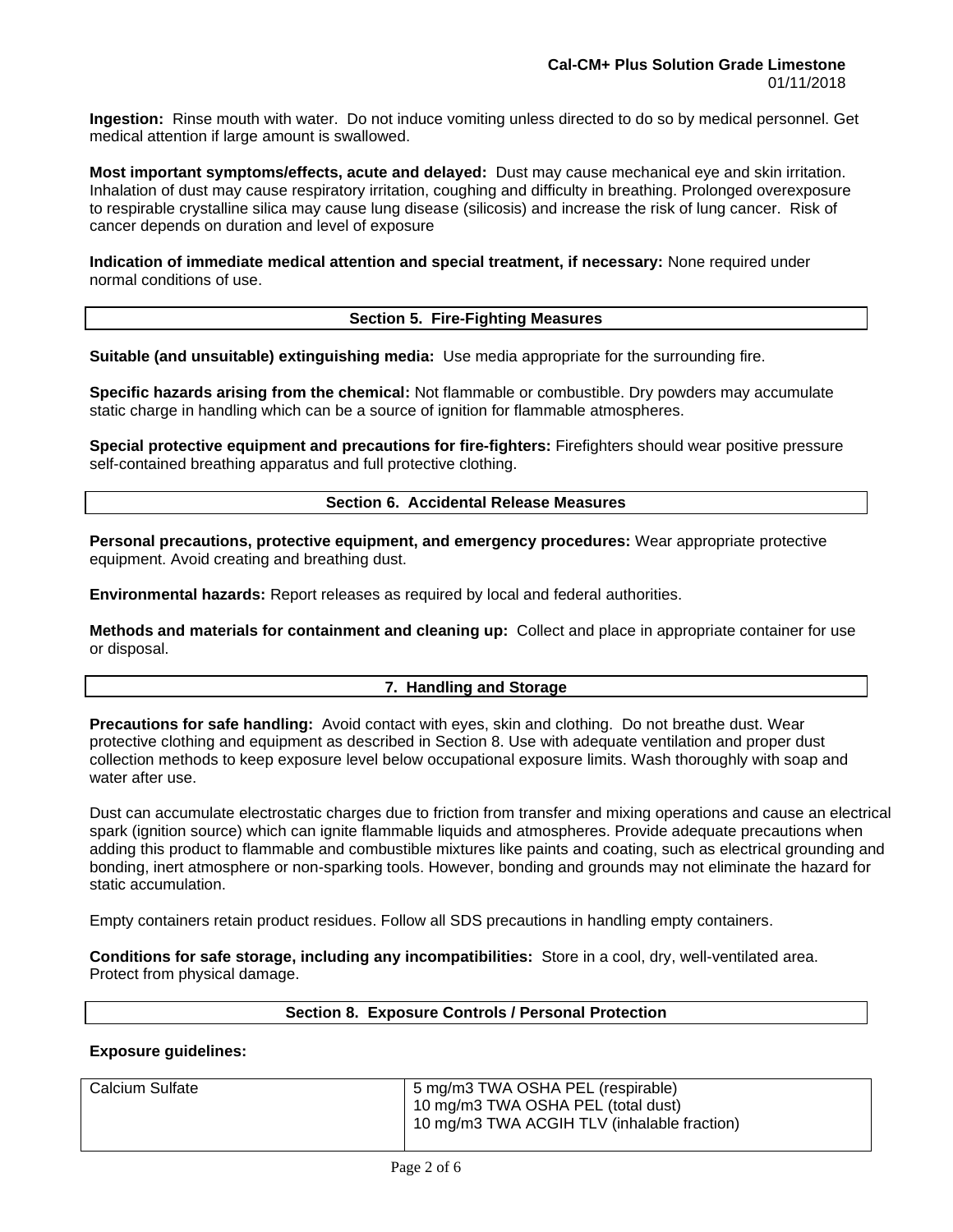| Crystalline Silica | 10 mg/m $3$                         | TWA OSHA PEL (respirable fraction)              |
|--------------------|-------------------------------------|-------------------------------------------------|
|                    | $%$ Silica + 2<br>$30 \text{ mg/m}$ | TWA OSHA PEL (total dust)                       |
|                    | % Silica $+2$                       |                                                 |
|                    |                                     | 0.025 mg/m3 TWA ACGIH TLV (respirable fraction) |

# **Appropriate engineering controls:**

**Engineering Controls:** Use with adequate general or local exhaust ventilation to maintain exposures below the occupational exposure limits.

# **Individual protection measures, such as personal protective equipment:**

**Respiratory protection:** If the exposure limits are exceeded a NIOSH approved particulate respirator appropriate for the form and concentration of the contaminants should be used. Selection and use of respiratory equipment must be in accordance with OSHA 1910.134 or other applicable regulations and good industrial hygiene practice.

**Skin protection:** Abrasive resistant gloves are recommended if needed to avoid skin contact. **Eye protection:** Chemical safety glasses with sideshields are recommended to avoid eye contact. **Other:** None required.

# **Section 9. Physical and Chemical Properties**

### **Appearance:** White or tan powder **Odor:** Odorless

| <b>Odor threshold:</b> Not applicable                 | pH: Not applicable                          |
|-------------------------------------------------------|---------------------------------------------|
| Melting Point/Freezing Point: 2642°F /1450°C          | <b>Boiling point: Not applicable</b>        |
| Flash point: Not applicable                           | Evaporation rate: Not applicable            |
| Flammability (solid, gas):                            |                                             |
| Flammable limits: LEL: Not applicable                 | <b>UEL:</b> Not applicable                  |
| Vapor pressure: Not applicable                        | Vapor density: Not applicable               |
| Relative density: 2.5                                 | <b>Solubility in Water: Slightly (2.5%)</b> |
| Partition coefficient: n-ctanol/water: Not applicable | Auto-ignition temperature: Not applicable   |
| Decomposition Temperature: Not available              | Viscosity: Not applicable                   |
|                                                       |                                             |

# **Section 10. Stability and Reactivity**

**Reactivity:** Reacts with water.

**Chemical stability:** Stable under normal conditions.

**Possibility of hazardous reactions:** Reacts with water to form gypsum and plaster of paris.

**Conditions to avoid:** None known.

**Incompatible materials:** Avoid water, diazomethanem aluminum and phosphorus.

**Hazardous decomposition products:** Thermal decomposition may produce oxides of sulfur and calcium.

# **Section 11. Toxicological Information**

# **Likely routes of exposure:**

**Inhalation:** Inhalation of dust may cause irritation to the nose, throat and upper respiratory tract with coughing and shortness of breath.

**Ingestion:** Not expected to cause adverse effects.

**Skin contact:** Prolonged skin contact may cause mechanical irritation and abrasions.

**Eye contact**: Dust may cause irritation or redness with inflammation of the cornea.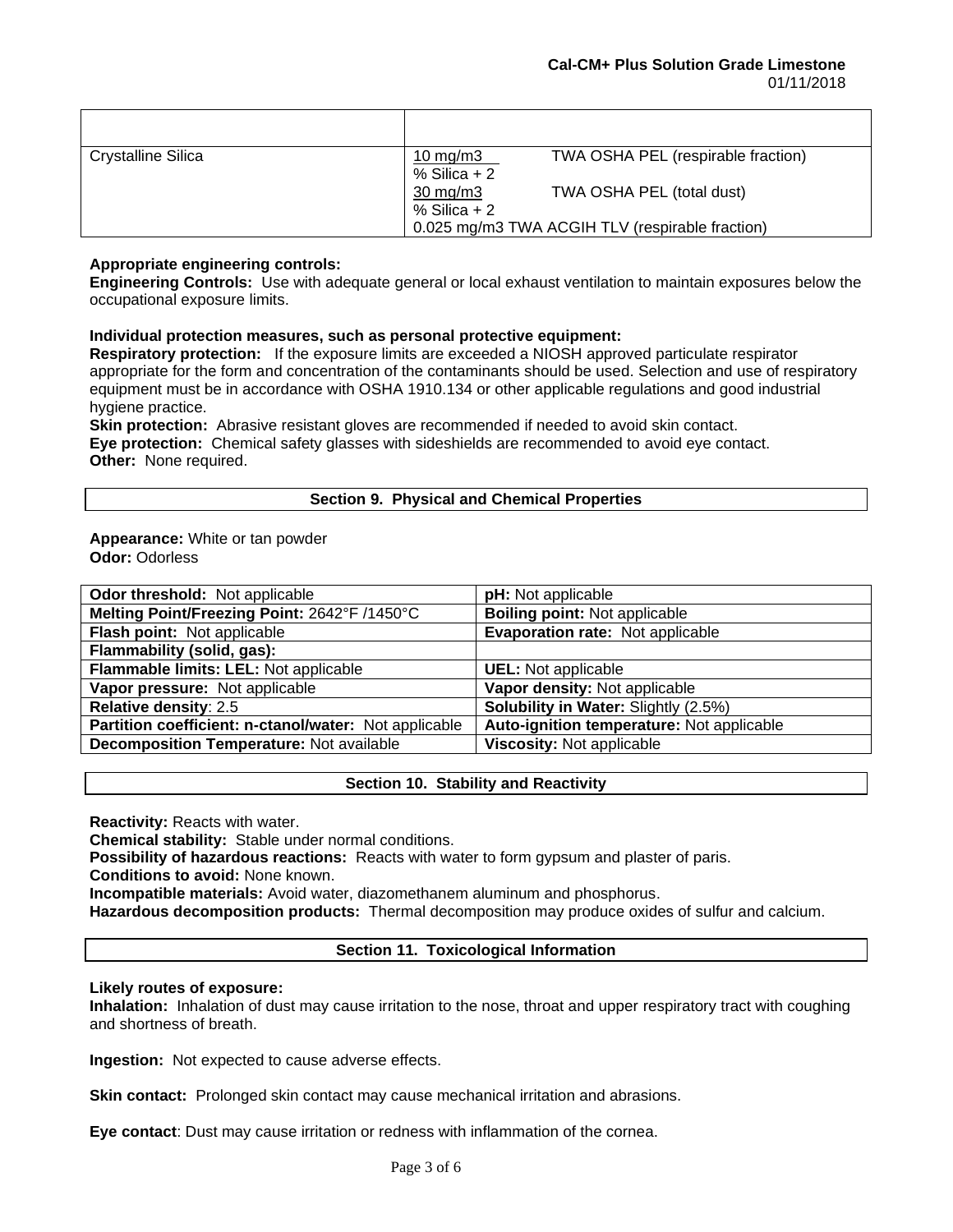**Chronic effects:** Chronic inhalation of respirable crystalline silica dust may cause a progressive, disabling and sometimes fatal lung disease called silicosis. Symptoms include cough, shortness of breath, wheezing, nonspecific chest illness and reduced pulmonary function.

**Germ Cell Mutagenicity:** This product is not expected to cause germ cell mutagenicity.

**Developmental / Reproductive Toxicity**: This product is not expected to cause adverse effects on reproduction or development.

**Carcinogenicity:** Crystalline silica quartz is listed as "Carcinogenic to Humans" (Group 1) by IARC and "Known to be a Human Carcinogen" by NTP. None of the other components are listed as a carcinogen by IARC, NTP or OSHA.

## **Acute Toxicity Values:**

Calcium Sulfate: Oral rat LD50 >2000 mg/kg, Inhalation rat LC50 >3.26 mg/L/4 hr Crystalline Silica, Quartz: Oral rat LD50 >22,500 mg/kg

# **Section 12. Ecological Information**

### **Ecotoxicity:**

Calcium Sulfate: No data available Crystalline Silica, Quartz: No data available

**Persistence and degradability:** Biodegradation is not applicable for inorganic substances. **Bioaccumulative potential:** This product is not expected to bioaccumulate. **Mobility in soil:** No data available **Other adverse effects:** None known.

### **Section 13. Disposal Considerations**

Dispose in accordance with all local, state and federal regulations.

### **Section 14. Transport Information**

|             | <b>UN Number</b> | Proper shipping name | <b>Hazard</b><br><b>Class</b> | <b>Packing</b><br><b>Group</b> | Environmental<br>Hazard |
|-------------|------------------|----------------------|-------------------------------|--------------------------------|-------------------------|
| <b>DOT</b>  |                  | Not Regulated        |                               |                                |                         |
| <b>TDG</b>  |                  | Not Regulated        |                               |                                |                         |
| <b>IMDG</b> |                  | Not Regulated        |                               |                                |                         |
| <b>IATA</b> |                  | Not Regulated        |                               |                                |                         |
|             |                  | Not Regulated        |                               |                                |                         |

**Transport in bulk (according to Annex II of MARPOL 73/78 and the IBC Code):** Not applicable

**Special precautions:** None known.

**Section 15. Regulatory Information**

### **Safety, health, and environmental regulations specific for the product in question.**

**CERCLA Section 103**: This product is not subject to CERCLA spill reporting requirements. Many states have more stringent release reporting requirements. Report spills required under federal, state and local regulations.

**SARA Hazard Category (311/312):** Chronic Health

**EPA SARA 313**: This Product Contains the Following Chemicals Subject to Annual Release Reporting Requirements Under SARA Title III, Section 313 (40 CFR 372): None